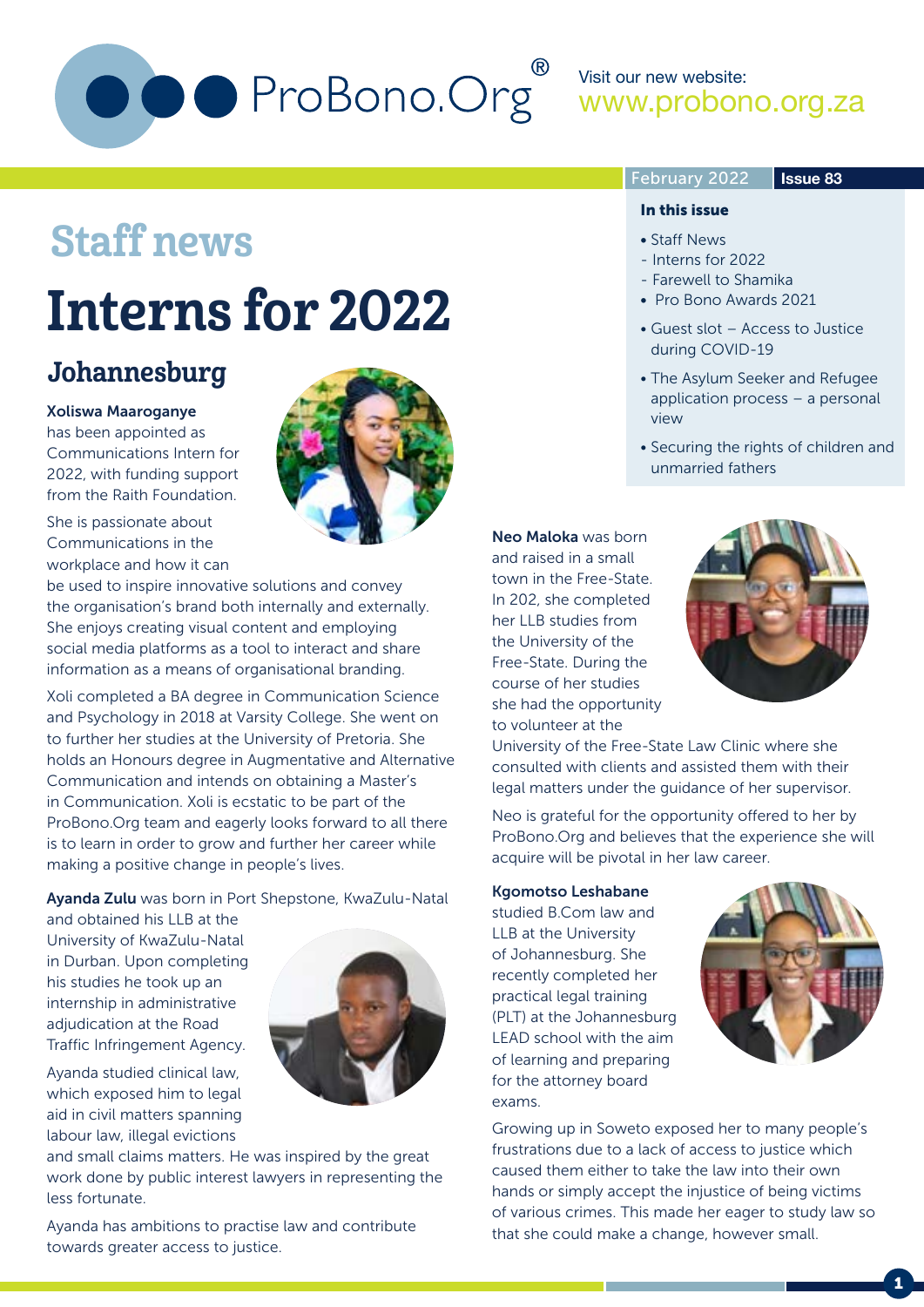## Staff news

## Interns for 2022

### Cape Town

Tyler Idas, our newly appointed legal intern, was born and raised in Cape Town. Her drive for improving social justice began while still at high school where she was involved in various community



initiatives such as feeding schemes and community safety.

Her passion for improving access to social justice prompted her to enrol at UCT for both a Bachelor of Social Sciences, majoring in Policy Analysis as well as an LLB. While completing her studies Tyler has been involved with the SHAWCO Law (LAWCO) organisation as Curriculum and Evaluations Coordinator charged with structuring and facilitating basic legal education workshops within previously disadvantaged communities such as Manenberg and Khayelitsha. In doing so, the LAWCO committee was placed in the fast growth SMME category at the Standard Bank Top Women Awards in Leadership as an all-female committee.

Tyler hopes to further her growth of legal knowledge and its application and to make a meaningful impact in communities and households with her work at ProBono.Org.

### Durban

Vuyisile Shabangu graduated with an LLB from the University of South Africa (UNISA) in 2021. During her academic career she participated in Human Trafficking events, and the Men for Change



Conference which was hosted by Open Life Crisis Centre in partnership with UNISA. Vuyisile was also elected as the Deputy Chairperson of the Black Lawyers Association student chapter at UNISA Durban. Her role was to assist students with academic challenges they experienced within the campus.

Vuyisile is a member of the Young African Leaders Initiative (YALI) Network, which is a vibrant online community where young African leaders can learn how to effect change around important issues in their communities and improve their leadership skills through tailor-made online content. Vuyisile's dream is to specialise in human rights law and mining law. She is grateful for the opportunity to be a legal intern at ProBono.Org and is very excited to embark on this journey.

Welcome to all our new interns. May they grow and flourish during their year with us.<sup>●</sup>

## Farewell to Shamika

We are sad to announce that our Durban Regional Director, Shamika Dwarika, is leaving ProBono.Org in February. Not only is she leaving ProBono.Org but will also be leaving the country to further her career at an NGO in Ireland. Shamika has been with our organisation since July 2014 and has made an invaluable contribution to the Durban office and to ProBono.Org. We wish her success in her next career move and the very best moving forward.

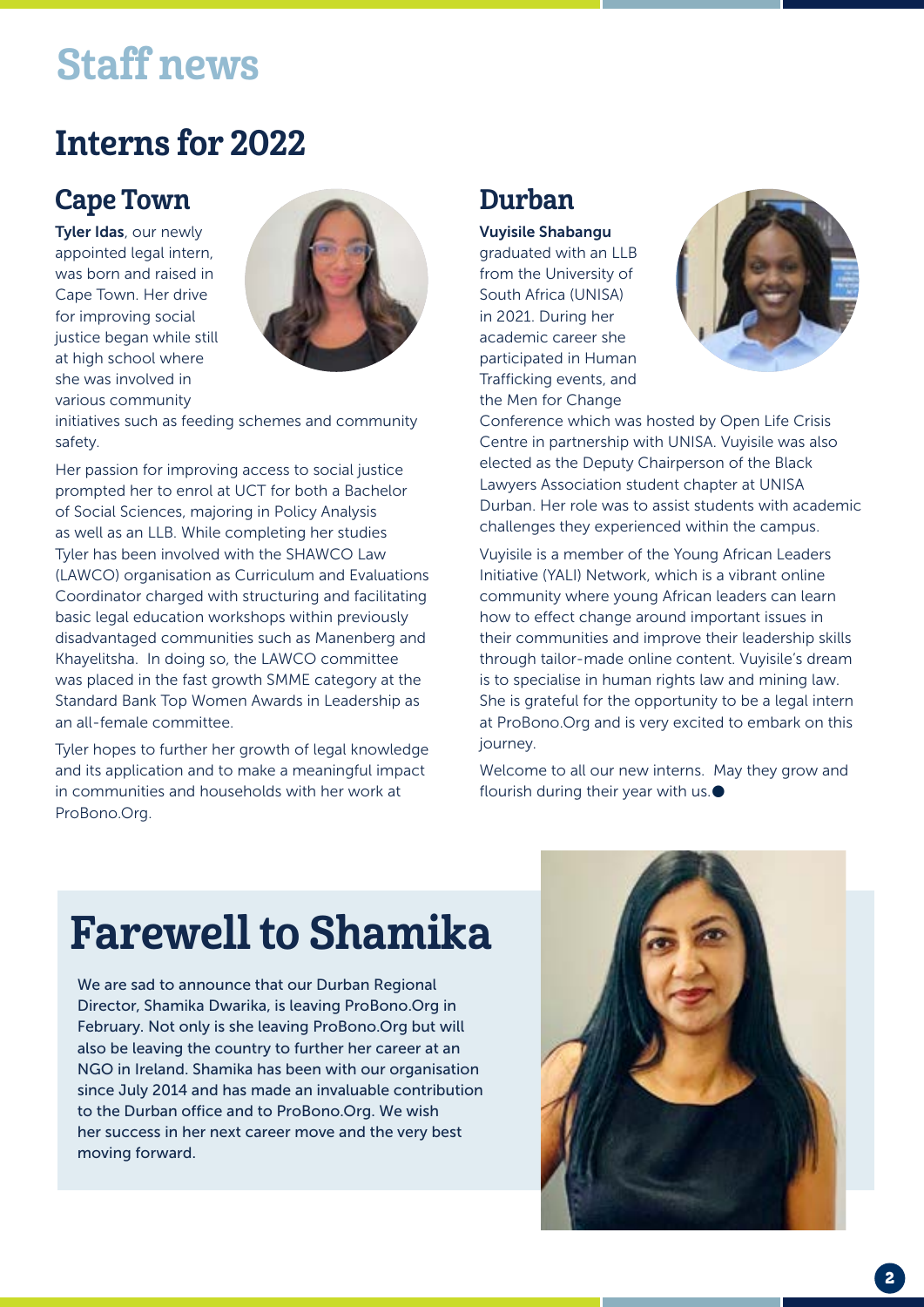## We applaud the legal profession for a successful partnership in carrying out pro bono work By Xoliswa Maaroganye, Communications Intern

The Annual ProBono.Org Awards are held to honour the legal practitioners and others for their consistent diligence and outstanding contribution to pro bono work. The 2021 awards were held online on 27 January 2022 where all three ProBono.Org offices convened in celebrating the pro bono work of the legal profession in 2020/2021.

Our guest speaker, Janine Myburgh, Chairperson of the Legal Practice Council noted that "ProBono.Org has a phenomenal impact on the legal profession". Moreover, she noted that "the Department of Justice has not yet promulgated regulations around community service in terms of Section 29 of the Legal Practice Act"… "I will personally persist that this remains on the desk of the Ministry of Justice", she said. Ms Myburgh went on to acknolwdege the amazing men and women of the legal profession who "selflessly go beyond the call of duty to make the legal system accesible to all".





#### These were the award winners:

#### Most Helpful Attorney

- *Venilla Govender of Meumann White Attorneys, Durban*
- *Candice Pillay, Norton Rose Fulbright SA*

#### Most Helpful Advocate

- *Adv Andre Strauss, Durban Bar*
- A*dv David Simonsz, Cape Bar*
- *Adv Karen Potgieter, The Johannesburg Society of Advocates*

#### Most Promising Newcomer

- *Nozipho Mvulane, Rajaram Mvulane Attorneys, Durban*
- *Sarah Jane Henshall, Henshall & Associates, Cape Town*

#### Most promising Varsity College law student 2021

- *Melisha Peters, Durban campus*
- *Nia Yu, Cape Town campus* Wills
- *Rita Padayachee, Mooney Ford Attorneys, Durban*
- *Natascha Treston, Gascoigne Randon & Associates, Johannesbur*g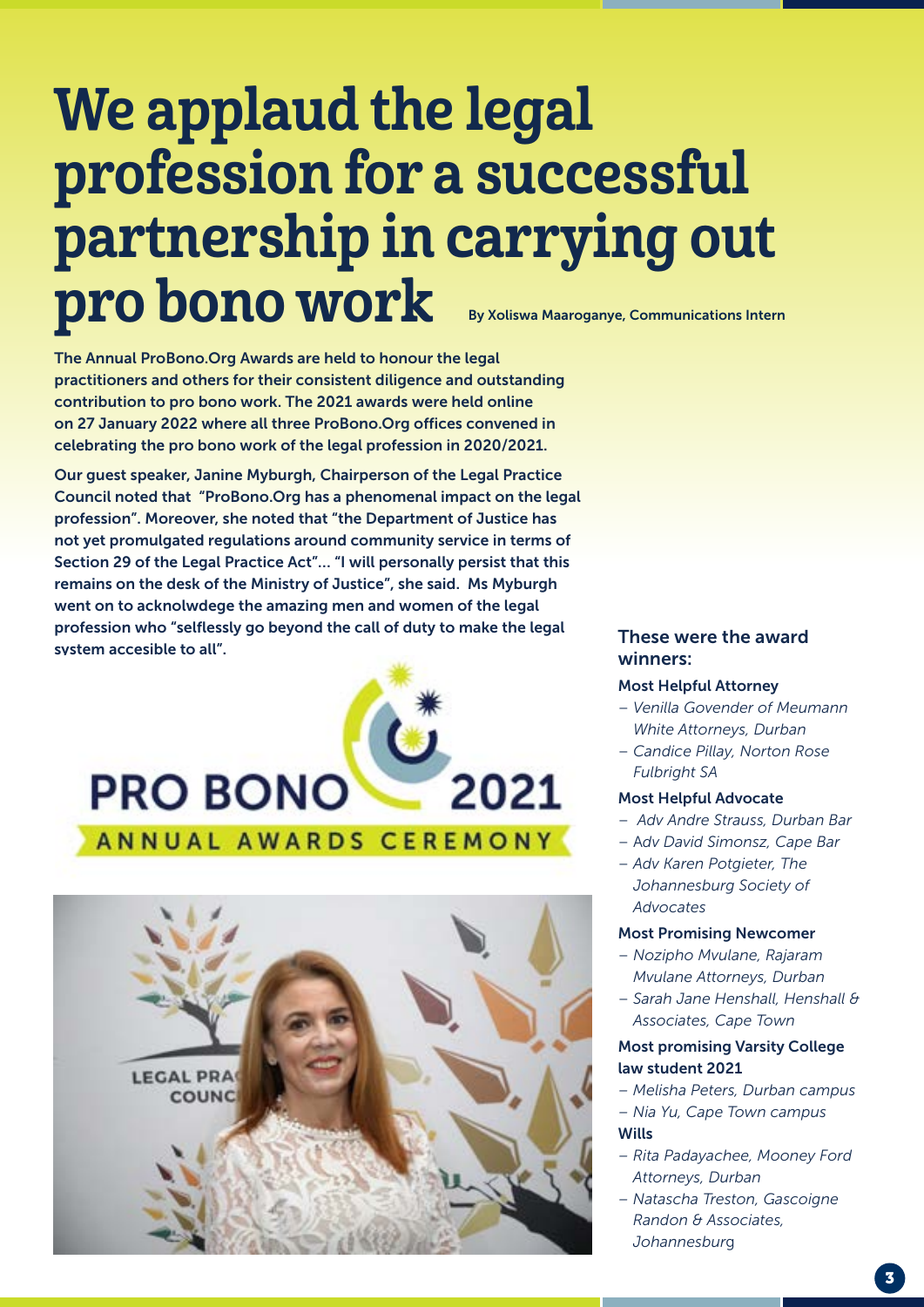

#### Staffing a Legal Clinic

*– Labour Law – Adv Deidre Goosen, Thulamela Chambers*

#### SMME clinic and workshops during the Covid-19 lockdown period

- *Fasken Attorneys*
- *Deeds Clinic, Bangiso Mhlabeni Inc.*
- *Housing Clinic, Naledi Motsiri, Werksmans Attorneys*
- *Refugee Clinic, Ndou Attorneys*
- *Deceased Estates Clinic, Nomusa Ndaba, Nomusa Ndaba Attorneys*

#### Most Helpful Intern

- *Tebogo Makwala, the labour, wills, and CAO junior project coordinator in the Johannesburg office.*
- *Khanyisa Molaoa, the labour, wills, and Anglo junior project coordinator in the Johannesburg office.*

#### Outstanding student at a university law clinic

*– Ewan-Nize Gerber, Stellenbosch University*

#### Highest number of pro bono hours

- *The award for 2020 went to Cliffe Dekker Hofmeyr*
- *The award for 2021 went to Fasken*

#### Small Firm

*– Debra Gouws Attorneys, Cape Town*

#### Medium Firm –

- *Meumann White Attorneys, Durban*
- *Smith Tabata Buchanan Boyes Attorneys, Cape Town*
- *Pandor Attorneys, Johannesburg*

#### Large Firm -

- *Cliffe Dekker Hofmeyr for 2020*
- *Fasken for 2021*

#### Child Law

*– Adv Kalliopi Sachinis*

#### Wills and Deceased Estates

*– Lauwrence de Swardt Attorneys, Cape Town attorneys, Cape Town*

#### Conveyancing

*– Debra Gouws Attorneys, Cape Town*

#### The Most Active Community-Based Paralegal

- *Mugidien Barnes, Heideveld, Cape Town*
- *Boitumelo Mthombeni of the Thusang Morwalo Community Advice Office, Kagiso*

#### Attorney Most Committed to the Training of Candidate Legal Practitioners

*– Elke Herbst from Bisset Boehmke McBlain, Cape Town*

#### Firm that presented the Highest Number of Webinars Nationally for Legal Practitioners

*– Norton Rose Fulbright SA Inc.*

#### Special Mentions

- *Adv Daniel Berger of the Bridge Group and Dawn Norton of Mkhabela Huntely Attorneys. They were acknowledged for the enormous amount of work they did on a CCMA arbitration over many months.*
- *Cliffe Dekker Hofmeyr for the Jose Brothers citizenship matter that they first took on in 2016.*
- *Werksmans Attorneys were given a special mention for the Tsotetsi case where they achieved success in the unlawful sale of a client's property being set aside.*
- *Advocate Jazz Vilakazi received a special mention for appearing pro bono in a sexual harassment case at the CCMA.*
- *Bowmans Attorneys were acknowledged for their professionalism, their detailed feedback, going all the way for*

*the clients and ensuring that they felt welcome and important.*

- *Fasken Attorneys were recognised for availing themselves for a client who was unfairly evicted, bringing an urgent application on a Friday, having it heard on the Saturday and executing the order which was in the client's favour.*
- *Cliffe Dekker Hofmeyr's pro bono department, in particular Gift Xaba and Tricia Erasmus were celebrated for their long-standing commitment and dedication to the Johannesburg Refugee Clinic and clients.*

Congratulations to all the winners. We extend our sincere gratitude for your time, resources and expertise in assisting the most vulnerable, especially during the very trying times of COVID-19. A special thanks to all our sponsors for their support in making this event a success. The winners' prizes were kindly sponsored by AJS Business Management Systems.  $\bullet$ 

## Write for us



We would like to invite legal practitioners to contribute to our bi-monthly newsletters by writing an article of up to 400 words (one page) on a topical issue of law. Please indicate your interest to the editor at margaret@probono.org.za

The deadline for articles for the next issue will be: 1 April 2022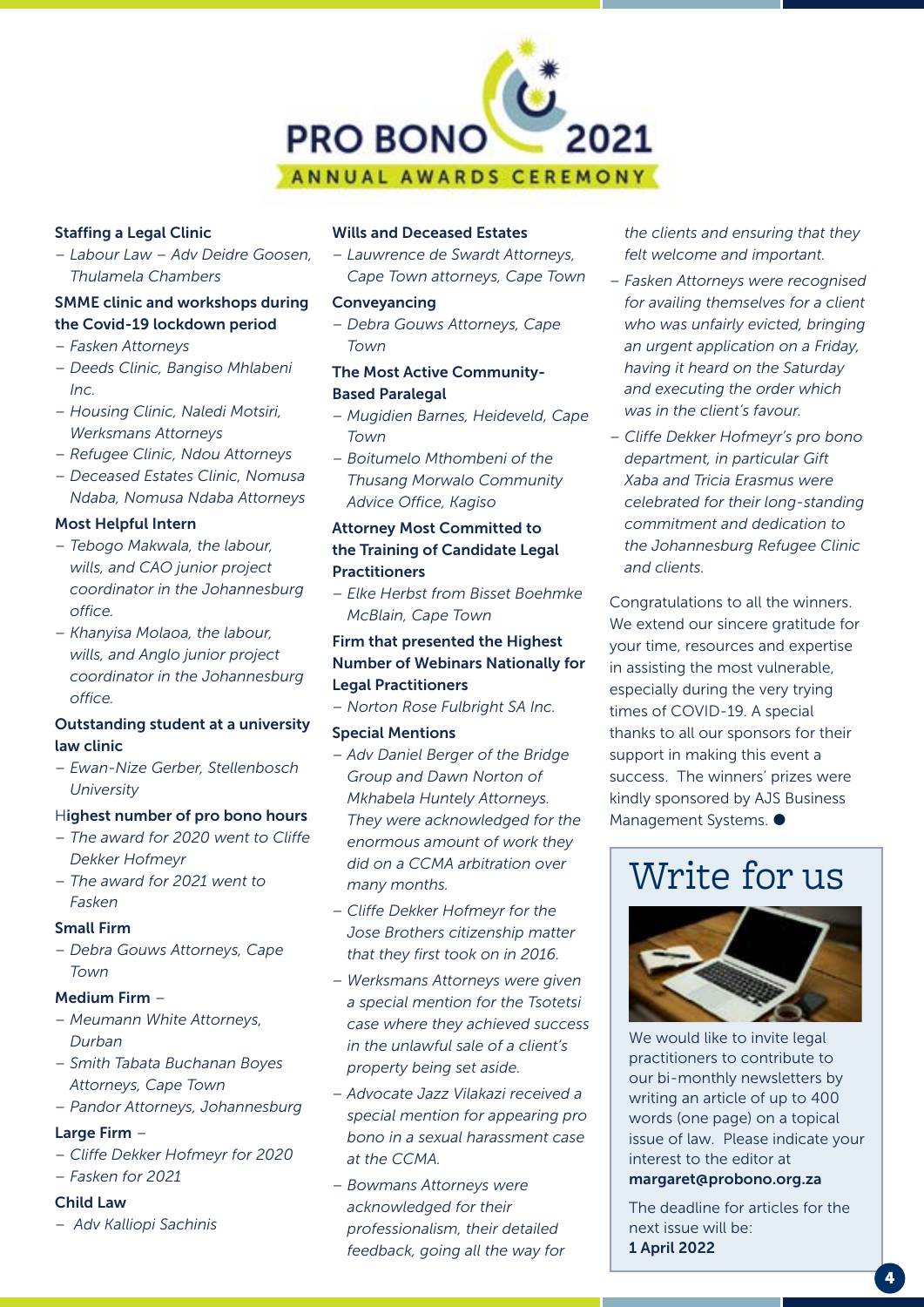# Access to Justice during COVID-19

### Guest Slot

*By Andricia Hinckemann and Sushila Dhever (Fasken)*

This past year has been difficult for our country and the world at large due to the COVID-19 pandemic. Government's pronouncement that people must remain at home to curb the spread of the COVID-19 virus caused heightened levels of anxiety and tension and created a strain on the economy. Job losses became prevalent and the promise of social assistance from Government in some cases did not materialise.

The pandemic brought with it: an increase in domestic violence against women and children; small businesses closing due to financial trouble; and the escalation of landlord/tenant disputes and threatened unlawful evictions. It increased the demand for pro bono

assistance at a time when social distancing became imperative. New ways of providing pro bono assistance had to be sought. Virtual legal helpdesks, webinars for entrepreneurs and online litigation through Caselines were all methods that Fasken adopted to provide access to justice.

The lockdown resulted in us constantly approaching the lower courts in Gender Based Violence matters to obtain protection orders. We were called upon to bring an urgent high court application in an unlawful eviction of a community. With the high courts barely functional and through using Caselines, which was fairly new, we managed to successfully obtain an urgent court order

restoring occupation. Instead of community workshops we hosted a webinar on "The Impact of Covid on Entrepreneurs and how to mitigate risks" in partnership with ProBono.Org and the University of Johannesburg's Centre for Entrepreneurship for small businesses who were facing legal challenges due to COVID-19.

This pandemic has taught us that the need for pro bono assistance will never go away and through partnerships with organisations like ProBono.Org, access to justice can be achieved even through challenging circumstances. Now more than ever we need a community of professionals dedicated to the provision of pro bono services.  $\bullet$ 

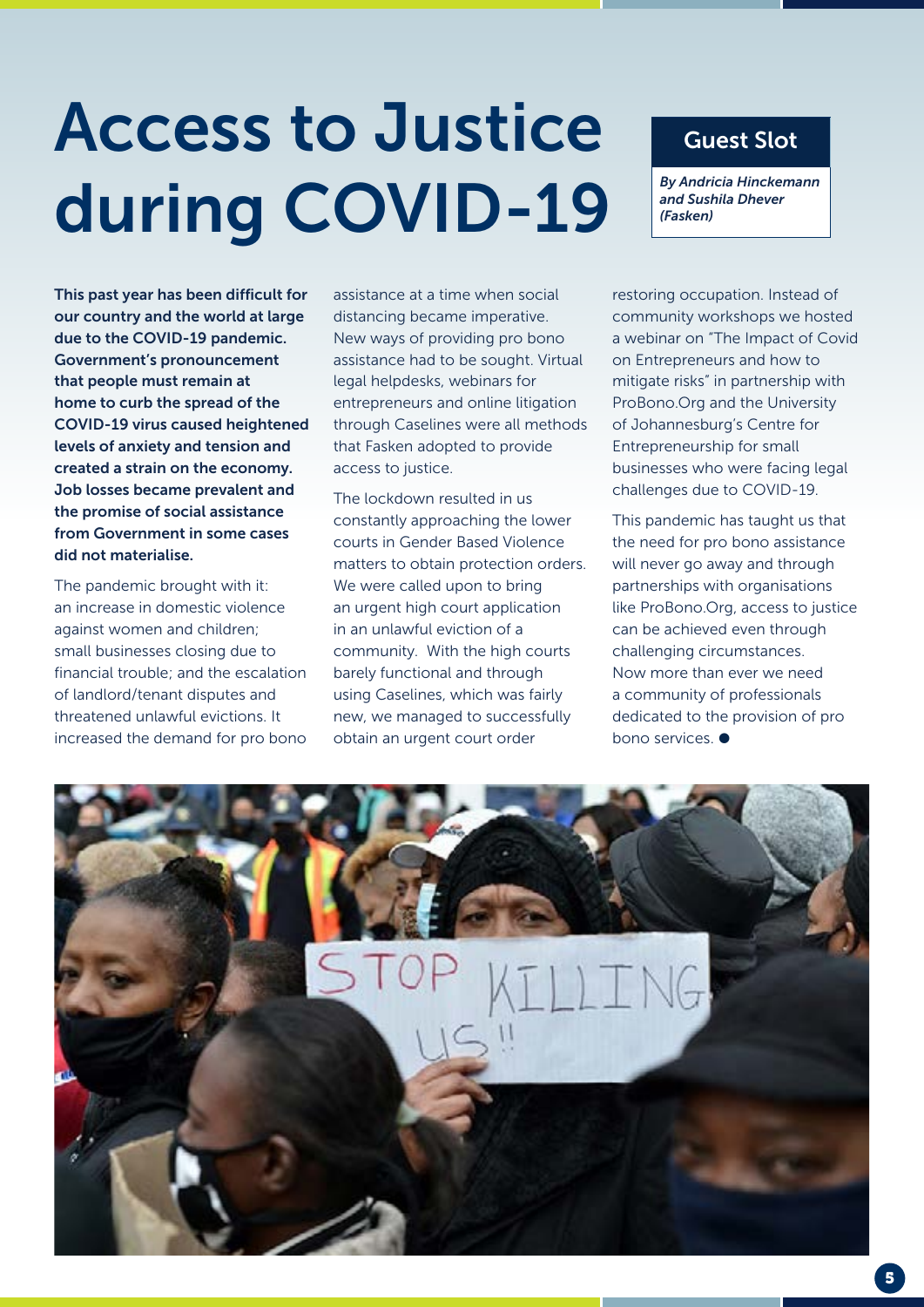## The Asylum Seeker and Refugee application

through the eyes of a ProBono.Org employee

By Gugulethu Makhanya, Administrator, Durban





process

Fleeing one's country of origin due to persecution because of gender, race, political, religion or sexual orientation is both mentally and emotionally traumatic. This is a reality that has plagued numerous foreign nationals who flee their homes. They are forced to seek refuge in a foreign country because they do not receive the protection from their government that we so easily enjoy in our country.

South Africa is known to be one of the African countries that receive a number of refugees. The South African refugee policy allows for refugees to settle freely in any area of the country, where they are allowed to work and study without restrictions. The process of obtaining refugee status, however, is a lengthy one that requires an asylum seeker to go through interviews with the Department of Home Affairs' (DHA) officers, known as Refugee Status Determination Officers (RSDOs). The RSDO's duty is to determine whether an individual applying for asylum qualifies to receive refugee status. This decision is not always made immediately, therefore the asylum seeker is given a temporary permit called an asylum seeker permit,

in terms of Section 22 of the Refugee Act.

In the almost nine years that I have been at ProBono.Org, I've learnt that the application process is intimidating for someone seeking asylum. Oftentimes, the person applying for asylum is unable to speak for themselves during the interviews and must rely on the assistance of interpreters provided by the DHA when explaining their reasons for fleeing their country of origin. It is not uncommon to find asylum seekers complain about the fact that their stories were lost in translation as interpreters rarely tell their full story correctly. This has caused many asylum seekers to be rejected from receiving asylum in South Africa.

The policy on refugee law looks good on paper but unfortunately the reality is completely different. From my experience at ProBono. Org, a number of asylum seekers who entered South Africa over three to five years ago have not yet received their decisions from the DHA. This means that an asylum seeker has to go to the DHA to renew their asylum seeker permit every three to six months or, if they are fortunate, every year. In the meantime, the individual begins to build a life in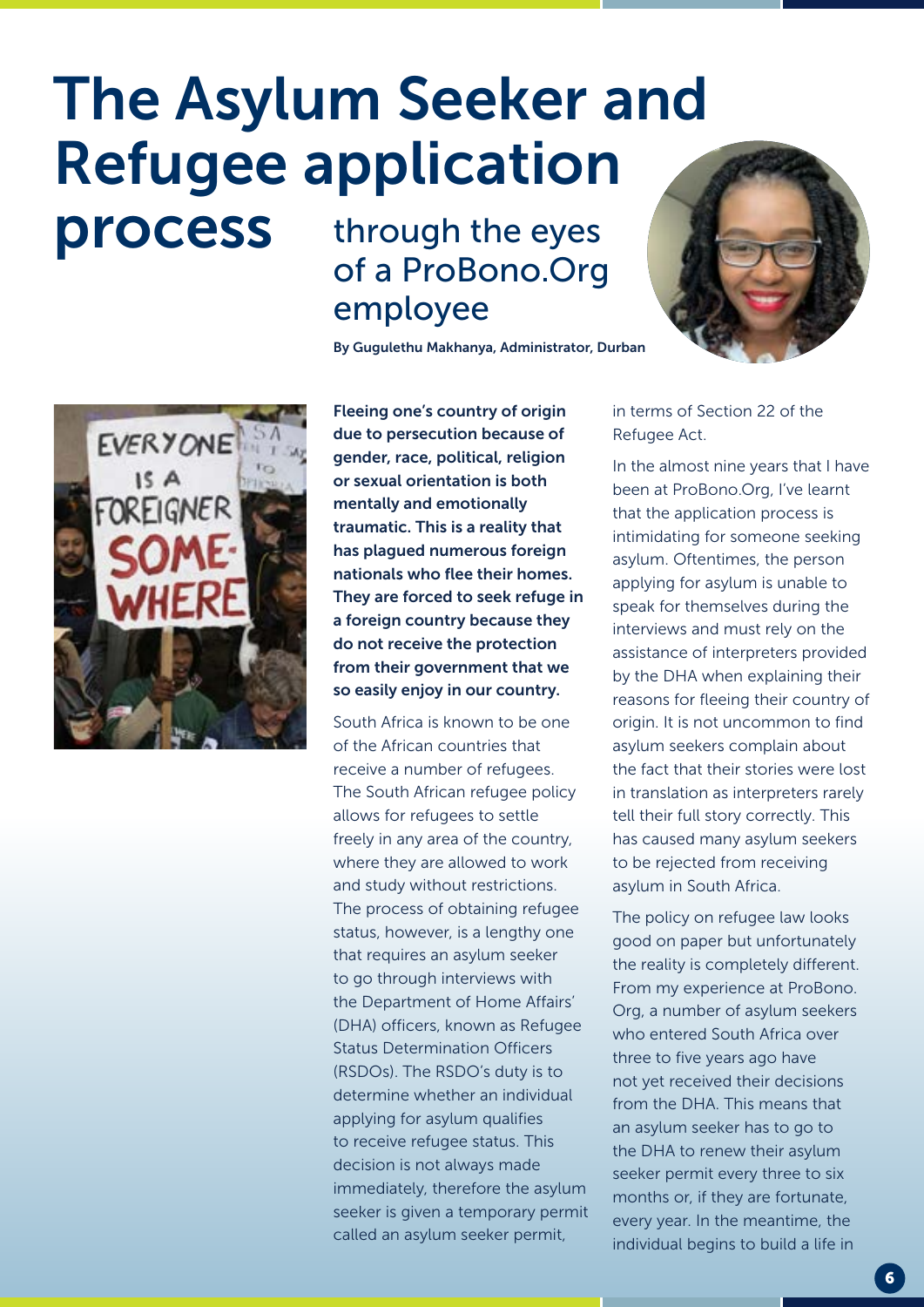

this country such as by studying, marrying, having children, and even starting a business.

The common challenge asylum seekers face is the constant fear of uncertainty about their future in this country. Usually when an asylum seeker is rejected by the RSDO for their application being unfounded, the individual is given about thirty days to appeal the decision. That appeal is submitted to the Refugee Appeal Board (RAB). The RAB's duty is to conduct yet another interview with the appellant to either set aside the RSDO's decision or to confirm it. Should the RAB's decision be to confirm the RSDO's decision then the appellant can take the matter on judicial review. If the courts agree with the RAB then the asylum seeker is given less than a month to leave the country voluntarily or be deported.

This system has been failing many who have built lives in the country and are suddenly expected to leave in a matter of a few weeks. Some have children who were

born in the country, and some have families they have made with SA citizens. The system does not take that into consideration. With this in mind, one can imagine that there is great resistance from someone to up and leave the country that they have made their home.

When a rejected asylum seeker fails to leave the country voluntarily, they are taken by the South African Police Services to a deportation centre known as Lindela. Lindela (translated means "Waiting") is a detention centre for undocumented migrants in South Africa, based in Krugersdorp. The centre detains migrants awaiting deportation and others awaiting the outcome of their application to enter the country. One can only imagine the number of migrants that are kept in this centre… migrants from different parts of the African continent. The process of deportation is not always immediate; the individual being deported can stay in the centre for months waiting to be sent back to the country they once fled. The

centre has had much controversy around overcrowding in the waiting cells and the mistreatment of migrants.

Recently, the centre caught the attention of the media when a 26 year old woman died there. Aline Mauwa was a mother of three who lost her life while waiting to be allowed into the country. According to an online article on "Groundup", her death was due to hypertension. Although she sought help from nurses at the facility, she was not assisted, and she died. Mauwa's story is one of many individuals who have suffered under the failure of our refugee system to provide protection to asylum seekers. The question then is - what has our government done to transform this situation? Our refugee law promises liberation and solace for those who need it. However, the implications of these policies have failed many migrants who enter our country hoping for a better future for themselves and their loved ones.